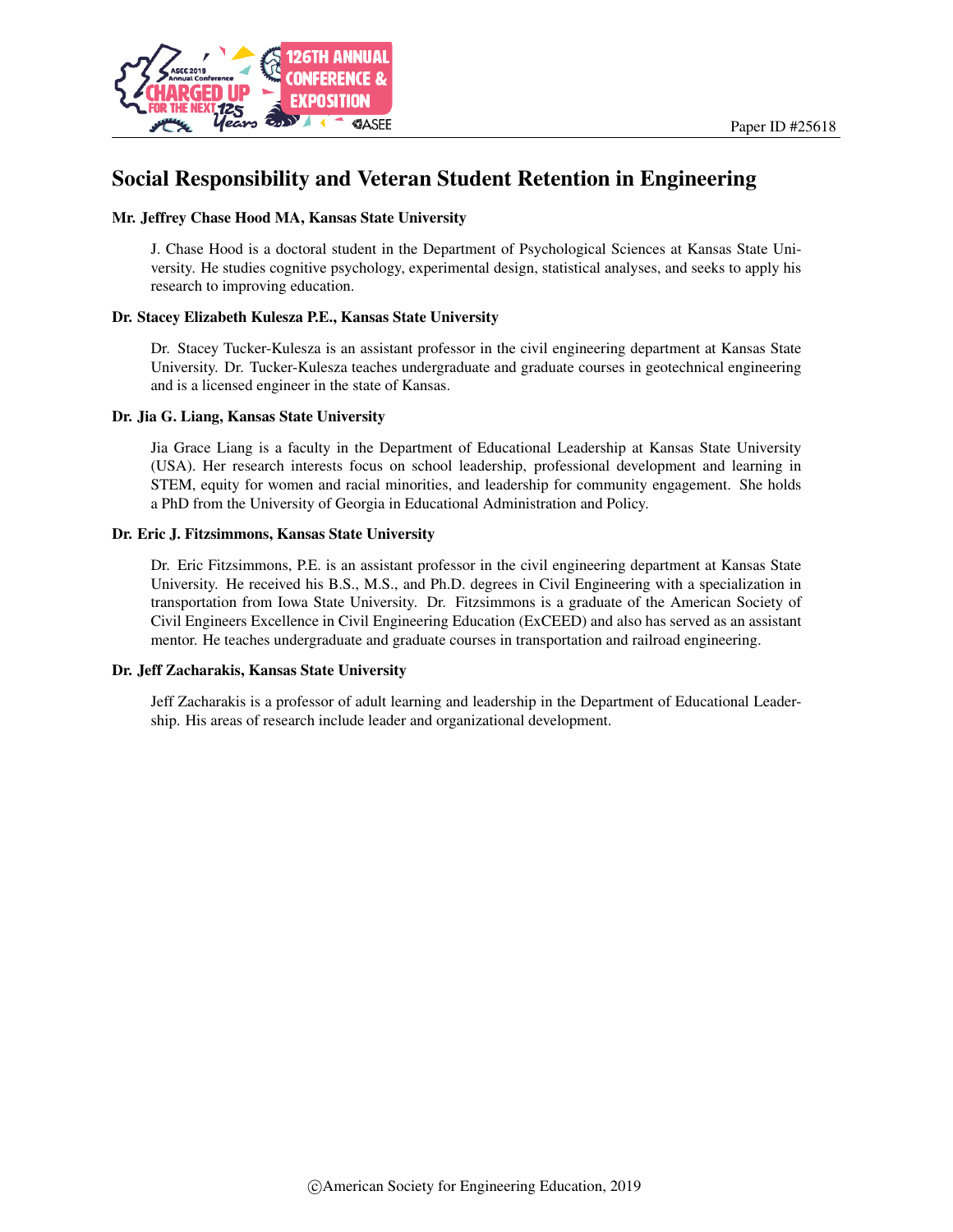# **Investigating the Role of Social Responsibility on Veteran Student Retention in Engineering**

### Abstract

Despite considerable gains made towards increasing students' interest in STEM education, one specific population, Veterans in engineering, suffers from disproportionally high attrition. Social responsibility is a motivating factor for becoming an engineer and has been identified as a successful intervention strategy to improve retention of first-year engineering students. Social responsibility is also a core value instilled by all branches of the U.S. military while actively serving. Therefore, the objective of this research study was to examine Veterans' perceptions of social responsibility related to engineering. For this study, a survey instrument was designed, piloted, revised, and launched for instrument validation and exploratory examination of the relationship between social responsibility and Veteran students' core beliefs. Results of this study showed that both Veteran and first-year non-Veteran engineering students strongly value the tenants of social responsibility. The results of this study indicate the potential for curriculum and policy changes to increase Veteran retention in engineering programs.

### **Introduction**

The National Science Foundation [1] indicated that approximately 6.1% of students in the US select engineering as a field of study. An important aspect for engineering programs across the country is to retain these students. In 2007 it was found that the retention rate continues to steadily increase from 70 years ago from 28% to 56% in 2007 [2]. This increase in retention is likely due to advances in knowledge and practices within engineering education. However, this increase in retention has not extended equally to historically underrepresented populations. While many students that enter an engineering program can be described as underrepresented (e.g., women, African American, and Hispanic), research is still needed that focuses specifically on Veteran students.

A review of previous literature focusing on Veteran student retention indicated these students find it difficult to connect with their oftentimes younger peers [3], [4]. Additionally, Radford [5] defined a Veteran's military service as an identifiable difference from traditional students who are under the age of 24 and fiscally dependent on their parents. Therefore, most of the literature that focused on engineering student retention is potentially not applicable to Veteran students. Furthermore, Veteran students entering higher education have been found to view the college experience as a means of forming identity self-perceptions [6]. This idea of social isolation coupled with the traditional "survival of the fittest" model present in many engineering programs may fail to provide a learning environment in which students in general, including Veteran students, feel sufficiently motivated to remain in an engineering program [7]. This is further emphasized by the fact that, at the authors' institution, attrition is disproportionately high in Veteran engineering students as compared to their peers [8].

A preliminary analysis of Veteran retention in the college of engineering program was conducted in the fall semester of 2015 at Kansas State University (K-State), a four-year land grant institution [8]. Retention in this context is defined as a student successfully graduating from the college of engineering regardless of the time required to complete the program. Data extracted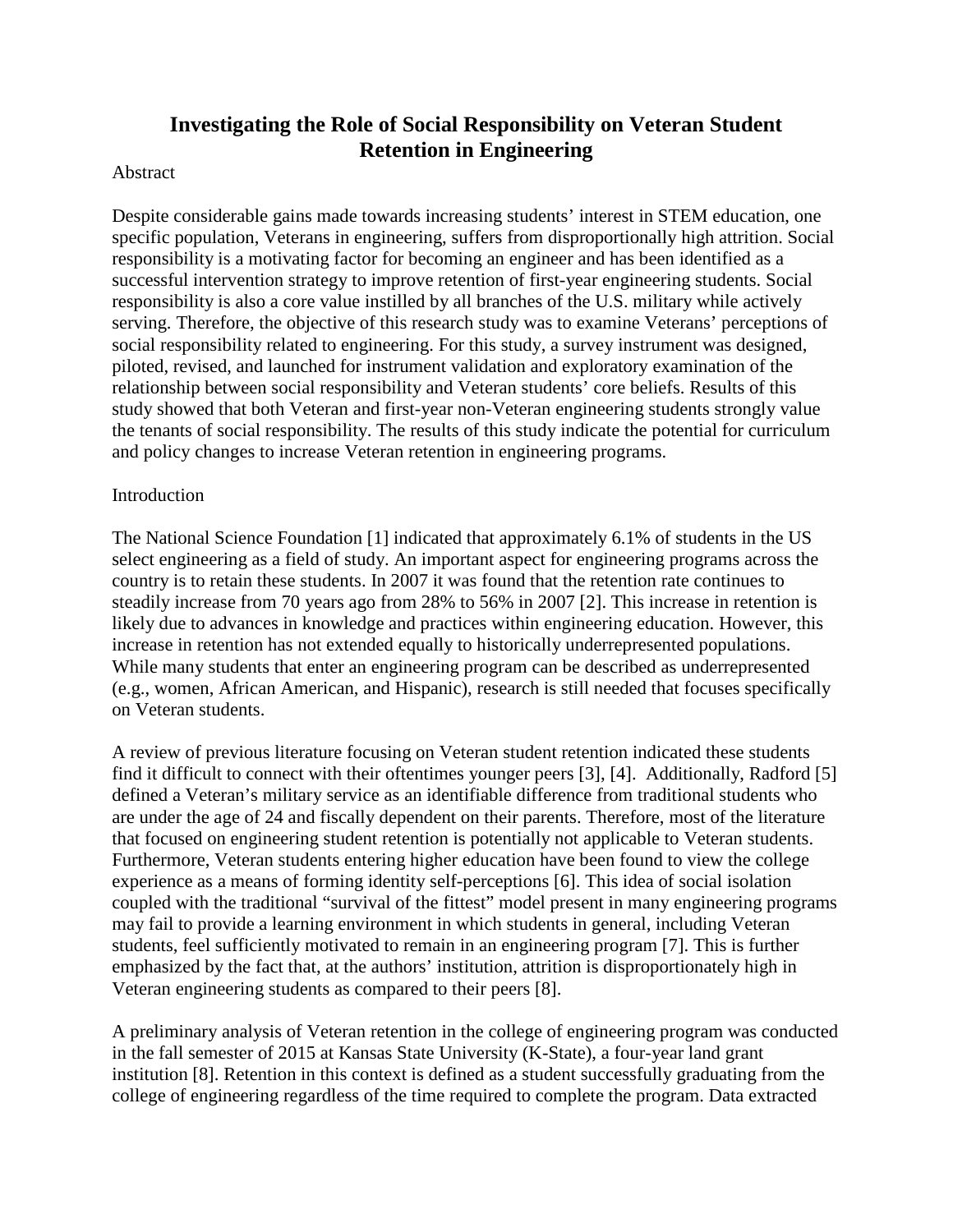included students who self-identified as a Veteran when they entered the college of engineering. As shown in Fig. 1, colors and gender symbols indicate the percentage of students who graduated, were in progress with their engineering degree, changed majors, and students who were dismissed or discontinued enrollment. The analysis showed that approximately 8.9% of Veterans graduated from the college of engineering while over 50% were dismissed or discontinued enrollment. Additionally, approximately 34% of the discontinued/dismissed students left after their first semester and another 31% left after their first year. These results indicate the importance of the students' first year and whether they continue not only in their engineering major, but in the college of engineering. The preliminary study concluded that the rate of attrition at K-State was approximately twice that of non-Veteran engineering students during the time period. This is considerably lower than graduation rates of non-traditional students nationwide, which are 64% for full-time non-traditional transfer students and 58% for full-time non-traditional students entering college for the first time. In fact, non-traditional students tend to have a higher graduation rate compared to traditional students, whose graduation rates for full-time students are 59% and 49% for transfer and first time in college, respectively [9].



Fig. 1*.* Matriculation of Veteran students who entered the K-State College of Engineering from 2008-2015

This research seeks to address the discrepancy in retention between Veteran and non-Veteran students in engineering. Specifically, this research examined the perceptions of social responsibility in Veteran and non-Veteran students to determine if these perceptions could be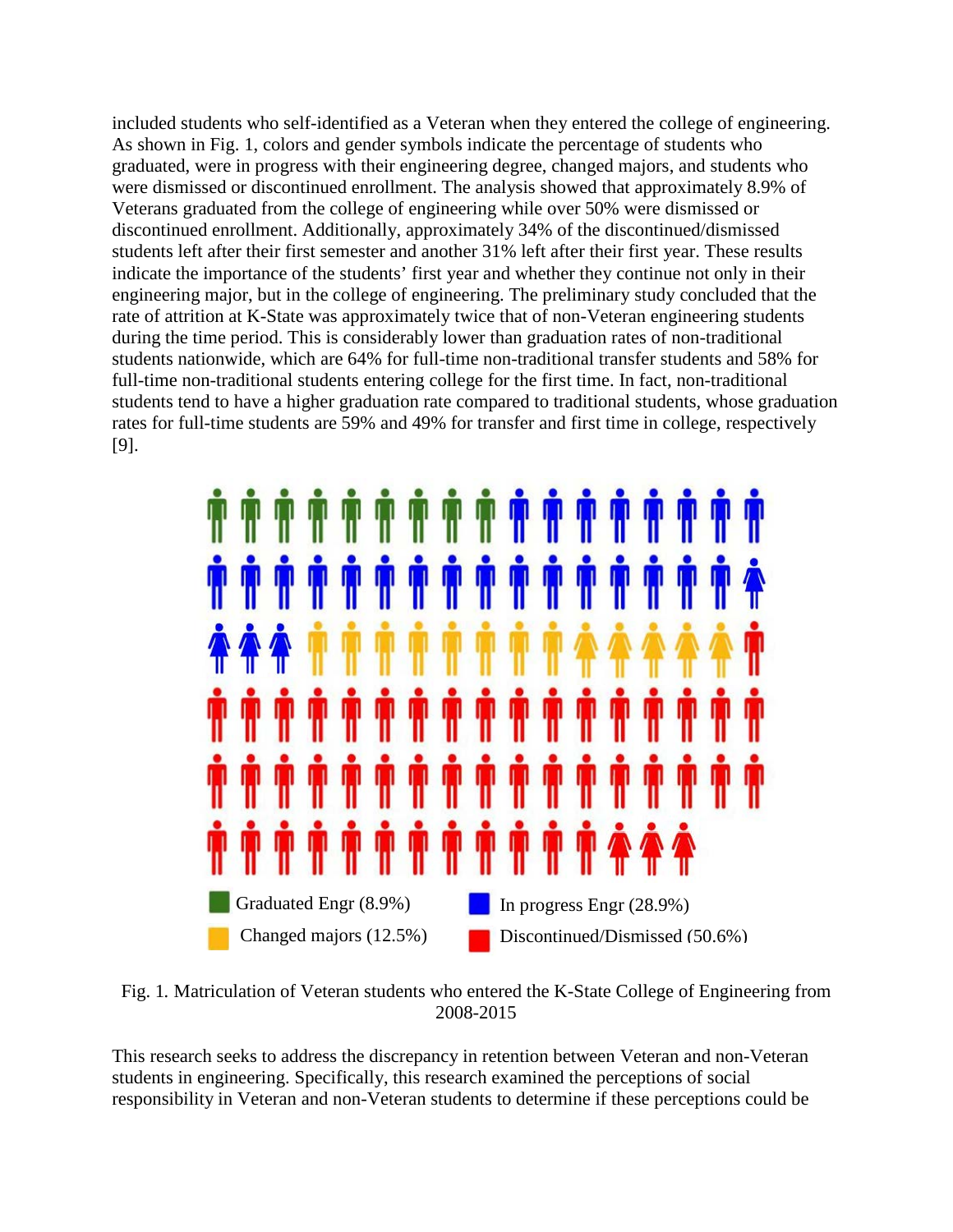used to enhance Veteran retention in engineering. Social responsibility is embodied in the *Engineer's Creed* and is directly related to engineering ethics [10], so much so that the engineering accrediting agency ABET requires that graduates can approach their work in a socially responsible manner [11]. The principles of social responsibility are what attract many students to engineering, specifically those from underrepresented groups [12]. Matusovich et al. [13] and Mehaffy [14] identified the need to incorporate students' personal values, such as social responsibility, into the engineering curriculum to allow them to personally connect with their engineering identity and thereby increase retention. The principles of social responsibility (e.g., to consider the needs of society above themselves in their work) are also widely stressed in the military. Strong convictions in social responsibility have been shown to increase retention in engineering students  $[15] - [17]$  but there has been limited research linking social responsibility and Veteran students' retention. Thus, the primary objective of this research was to address this limitation by empirically examining the core values common to both first-year non-veteran and Veteran engineering students

A survey that was continuously refined based on input from an external advisory board of experts and focus groups with Veteran and non-Veteran first-year engineering students was used in this multi-stage study. The present research focuses on incorporating data from multiple sources at multiple time points with the goal of designing a survey instrument that allows a comprehensive and psychometrically sound examination of Veteran and non-Veteran first-year students' perceptions of social responsibility. Information regarding data collection and survey refinement are described herein, along with results, conclusions, and future work.

### Theoretical framework – social responsibility

The research team used The Professional Social Responsibility Development Model (PSRDM) [18] as the framework for the study survey instrument. The PSRDM, instead of offering a novel conceptualization of social responsibility, integrates various existing models of social responsibility development into a more cohesive and complete model. Specifically, this allows for a model that treats social responsibility development as a continuum rather than a static state. The PSRDM is comprised of three realms of social responsibility: Personal Social Awareness, Professional Development, and Professional Connectedness as summarized in Table 1. The Personal Social Awareness realm focuses on an individual's duty to act selflessly for the good of others, or society as a whole. The Professional Development realm focuses on an individual's recognition and motivation to increase one's skills and capacities in order to apply these for the good of others. The Professional Connectedness realm describes how one's moral obligation to help others exists as a part of one's professional identity, in this case as a Veteran or an engineer, and how engagement in services to others strengthens this obligation. Column four in Table 1 lists the number of items representing each dimension of social responsibility used in this study. The number of items representing each realm is the sum of the items used to represent each of the dimensions comprising it.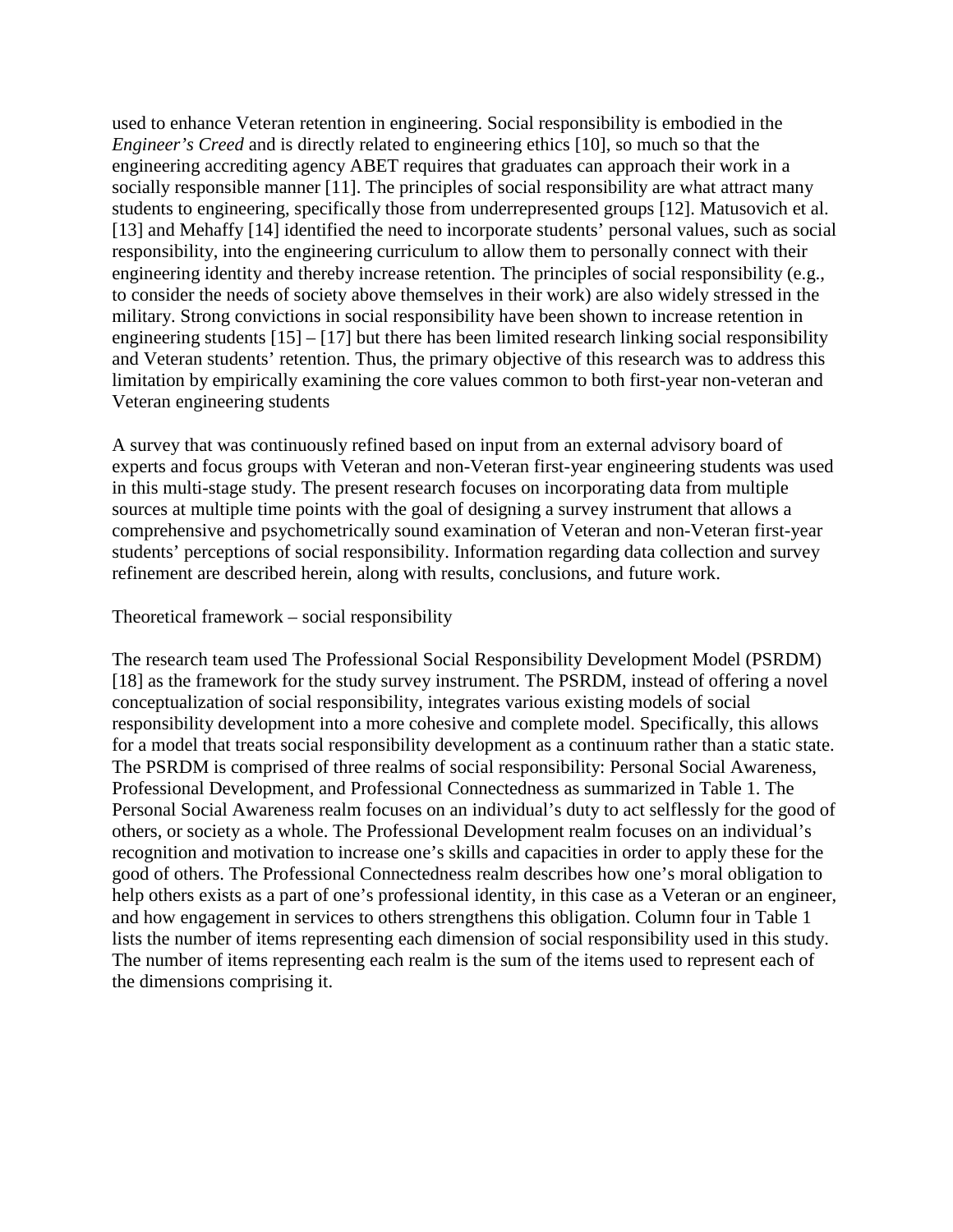| <b>Realm</b>                  | <b>Dimension</b><br><b>Definition</b> |                                                                                                                                                                                                                                                                                                          | <b>Number of</b><br><b>Items Used</b><br>in this Study |
|-------------------------------|---------------------------------------|----------------------------------------------------------------------------------------------------------------------------------------------------------------------------------------------------------------------------------------------------------------------------------------------------------|--------------------------------------------------------|
|                               | Awareness                             | An awareness that others are in need.                                                                                                                                                                                                                                                                    | $\overline{2}$                                         |
| Personal<br>social            | Ability                               | A recognition that one has the ability to help<br>others.                                                                                                                                                                                                                                                | $\overline{2}$                                         |
| awareness                     | Connectedness                         | A felling of moral obligation, responsibility, or<br>social requirement to help others.                                                                                                                                                                                                                  | $\overline{2}$                                         |
|                               | <b>Base skills</b>                    | With an expectation that all engineers value the<br>technical skills, this dimension focuses on views<br>of professional skills (e.g., communication,<br>lifelong learning, teamwork, management,<br>ethics, or professional responsibility) and the<br>role that they play for a professional engineer. | 16                                                     |
| Professional<br>development   | Professional<br>ability               | A recognition that engineers or the engineering<br>profession has the ability to help others and/or<br>solve social issues.                                                                                                                                                                              | 3                                                      |
|                               | Analyze                               | A recognition of the importance of including<br>social aspects in the engineering process,<br>including community feedback, and a broad<br>sense of stakeholders.                                                                                                                                        | 4                                                      |
| Professional<br>connectedness | Professional<br>connectedness         | Addresses issues of responsibility or obligation<br>that an engineer or the engineering profession<br>may have to help solve social problems or help<br>others through their professional capacity.                                                                                                      | 4                                                      |
|                               | Costs-benefits                        | Discussion of the costs and benefits associated<br>with engaging in socially responsible behavior,<br>such as service.                                                                                                                                                                                   | $\theta$                                               |

| Table 1: Dimensions of the PSRDM reproduced from [18] |  |  |  |
|-------------------------------------------------------|--|--|--|
|-------------------------------------------------------|--|--|--|

# Study design and process

The research was executed in three phases: instrument design (Phase I), validation (Phase II), and full survey launch and data analysis stage (Phase III). Phases I and II focused on tailoring the research instrument to be appropriate for both the research objectives and populations of interest. Phase III focused on answering the research question and laying the groundwork for future research. The phases for this research project are described herein.

Pilot phase I: Survey development

A survey to identify social responsibility based on the PSRDM was developed using the Dillman Tailored Design method [19], specifically geared towards Veteran students. A formerly validated survey, the Engineering Professional Responsibility Assessment (EPRA) [18], was selected as the initial survey. This survey was selected because it targets students in their first year, an extremely important period concerning Veteran student retention. The EPRA is a 65-item measure of social responsibility that conceptualizes social responsibility into eight distinct but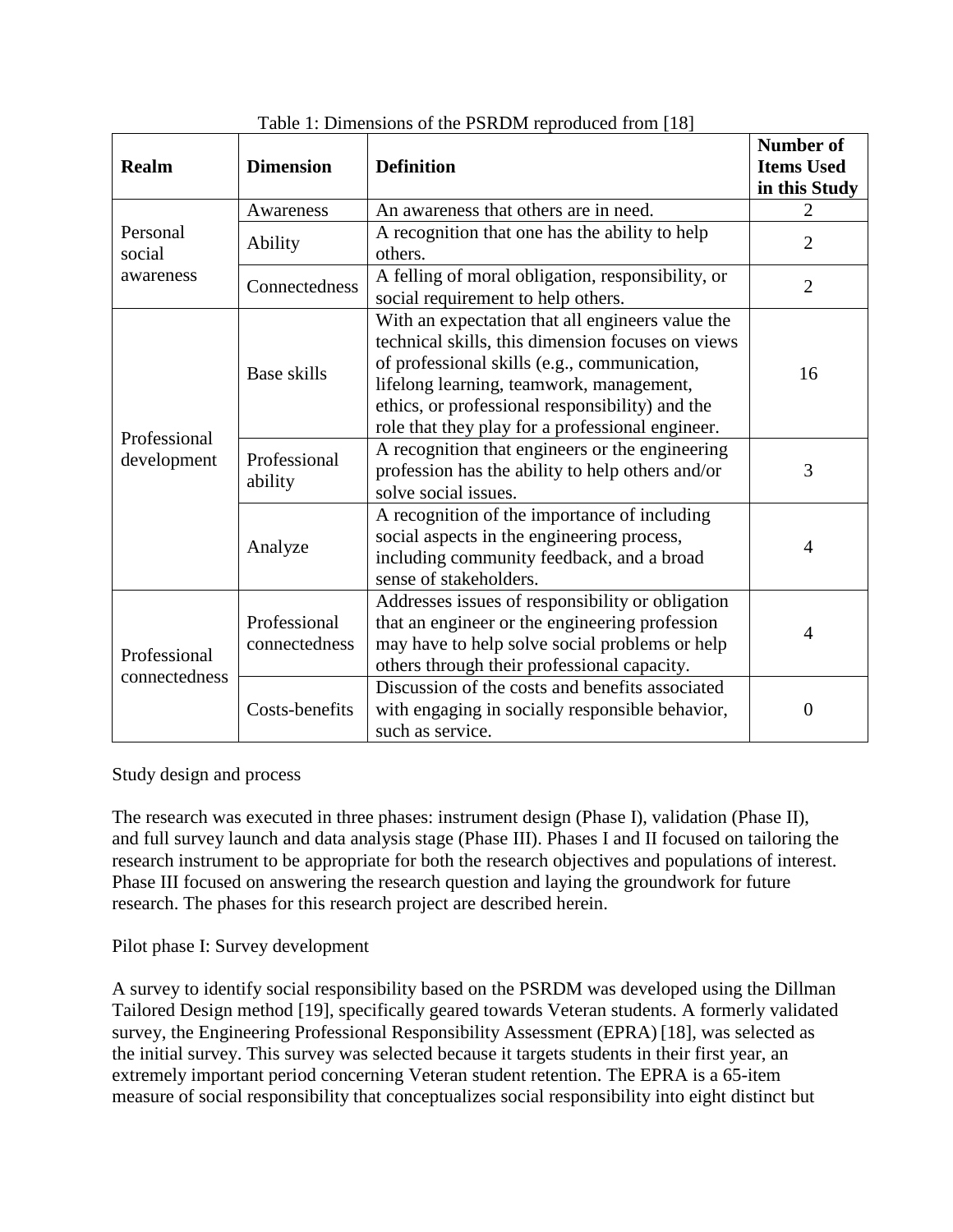related constructs (see Table 1). The EPRA contains Likert-type items that range from 1 (Strongly Disagree) to 7 (Strongly Agree) which was shortened to 1-5 Likert scale for this study. Examples of items from the EPRA include, "It is important to me personally to have a career that involves helping people", and "I feel an obligation to contribute to society." In Phase I, questions that did not fit the project research objectives were removed. Other questions were removed to reduce redundancy and questions involving the "Costs-Benefits" dimension were removed as these were less relevant to the research question. Specifically, the Cost-Benefit dimension focused on an individual's willingness to sacrifice financial gain in order to help society. This monetary aspect of the EPRA was outside of the scope of the current research question and as such the authors decided to not include these items in the survey. This decision was later supported by an advisory board (described below) agreeing that these items were beyond the scope of the research question and that the survey should be as concise as possible. Military specific demographic questions such as years of military service and military branch were added. Four new questions specifically linking social responsibility and military service were also added. These four questions were: 1. "I cannot see the connection between my service in the military and the profession of engineering"; 2. "The profession of engineering provides a pathway for continuing my wanting to serve, be it communities locally, nationally, and globally"; 3. "I am pursuing a degree in engineering because it is a profession similar to what I have done in the military"; and 4. "I enrolled in the engineering program because I have the opportunity to help people". The survey was identical for both Veterans and first-year students except that only the Veterans received the military-specific questions.

An external advisory board was also created to review the survey instrument prior to piloting. The external advisory board was comprised of seven Veterans at the university, including university administrators, engineering faculty, a graduate student, and an undergraduate student. The advisory board covers a range of demographics, military ranks, and academic and professional connections with engineering. The advisory board reviewed the modified pilot survey individually and then met as a group for further discussions to ensure the questions were phrased in a meaningful way. The pilot survey was modified again based on the input from the advisory board including rephrasing some items for clarity as well as shortening the total number of items from 65 to 24. Removal of questions was based on perceived redundancy.

Pilot phase II: Small scale piloting and survey refinement

The pilot survey was sent to students randomly selected from two lists of Veteran and non-Veteran engineering students at a four-year land-grant institution. Pilot data were collected from 11 Veteran and 16 non-Veteran first-year students. It should be noted that a sample of this size would not be adequate to make any confident conclusions regarding the primary research questions address in Phase III. As such, inferential statistics were not performed on this sample. However, a small pilot sample such as this one provided valuable insights into the appropriateness of the assessment instrument and allowed them to make changes before the data collection proper occurred. This was further supported by qualitative feedback solicited during the focus groups sessions. The participants of the pilot survey were given the opportunity to volunteer to participate in follow-up focus groups by providing their email address. After piloting the survey, focus groups with students (five Veteran, one non-Veteran) who volunteered in the pilot survey were conducted to solicit survey feedback. These participants were asked to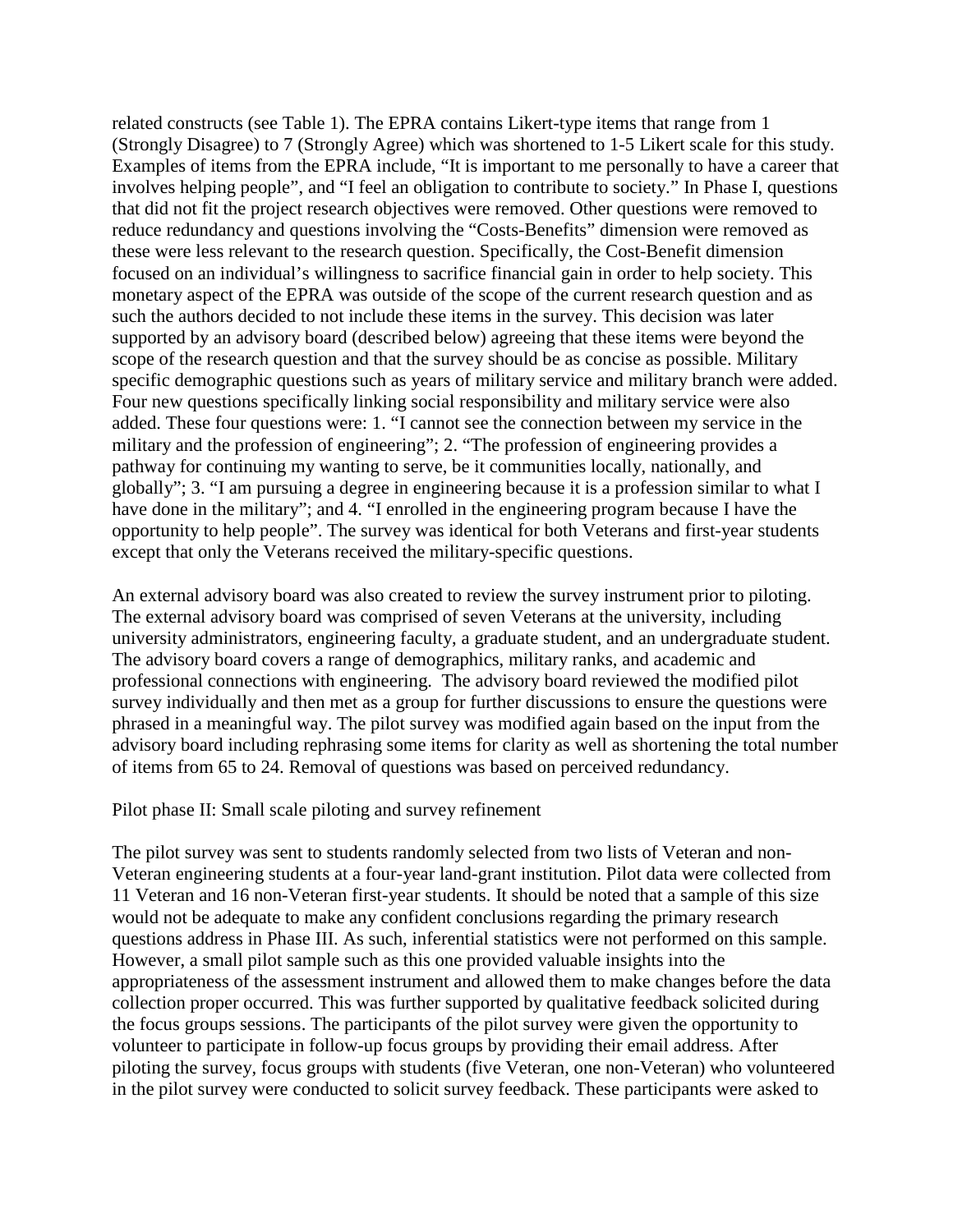provide their opinions on the appropriateness of the questions, both in terms of wording as well as content. An example modification made from this information was the removal of the term "MOS" (military occupational specialty) from a question asking about previous military assignments. The term "MOS" is army-specific and was offensive to Veterans from other branches of the military. Additionally, the Veteran students strongly warned against asking for specific service details, especially involving combat, as doing so could act as a trigger for some Veterans. All students received monetary compensation for their time for both the pilot survey and focus group participation.

### Phase III: Full launch and data analysis

The revised survey was launched to all Veteran students and first-year engineering students in Fall 2018 and analyzed. The fall semester was selected for survey deployment based on the preliminary analyses of Veteran retention (recall that 65% of Veteran students left the engineering program by the end of their first year). The survey invitations were sent to all selfidentified Veteran engineering students and all non-Veteran first-year students. The choice to invite all self-identified Veteran students regardless of degree progression was due to the small Veteran population currently in the college of engineering. First-year non-Veteran students were also invited to provide the sample size needed for survey validation and for comparison to the Veteran students. Veteran students who participated in this phase of the study were compensated with a \$20 gift card. Non-Veteran first-year students were compensated with \$5 in university credit that they could spend on food or supplies on campus. The choice to compensate the Veteran students more than the non-Veteran first-year students was to account for the much smaller Veteran student population size compared to non-Veteran first years.

Ultimately, 22 (approximately 52%) Veteran students and 412 (approximately 45%) non-Veteran first-year students completed the survey. Results of the survey found that 74% of respondents identified as male, 23% as female, 1% as other, and 1% no response. As expected, Veteran students ( $M = 27.81$ ,  $SD = 5.37$ ) were significantly older on average than were first-year students  $(M = 18.37, SD = 0.97)$ ,  $t(423) = 28.07, p < .001$ , where  $M =$  mean,  $SD =$  standard deviation,  $t$ (###) = the independent sample *t*-test statistic with degrees of freedom in parentheses,  $p =$ probability of committing a type-1 error where a value below .05 is considered statistically significant. This was expected as Veteran students enter higher education on average considerably later than do non-Veteran students and because only first-year non-Veteran students were sampled for this study. Table 2 displays the distribution of demographic variables for Veterans and first-years. Table 3 shows Veteran specific questions regarding their military service. Note that "Missing" indicates that the student did not respond to the question. Students were free to skip any question without penalty.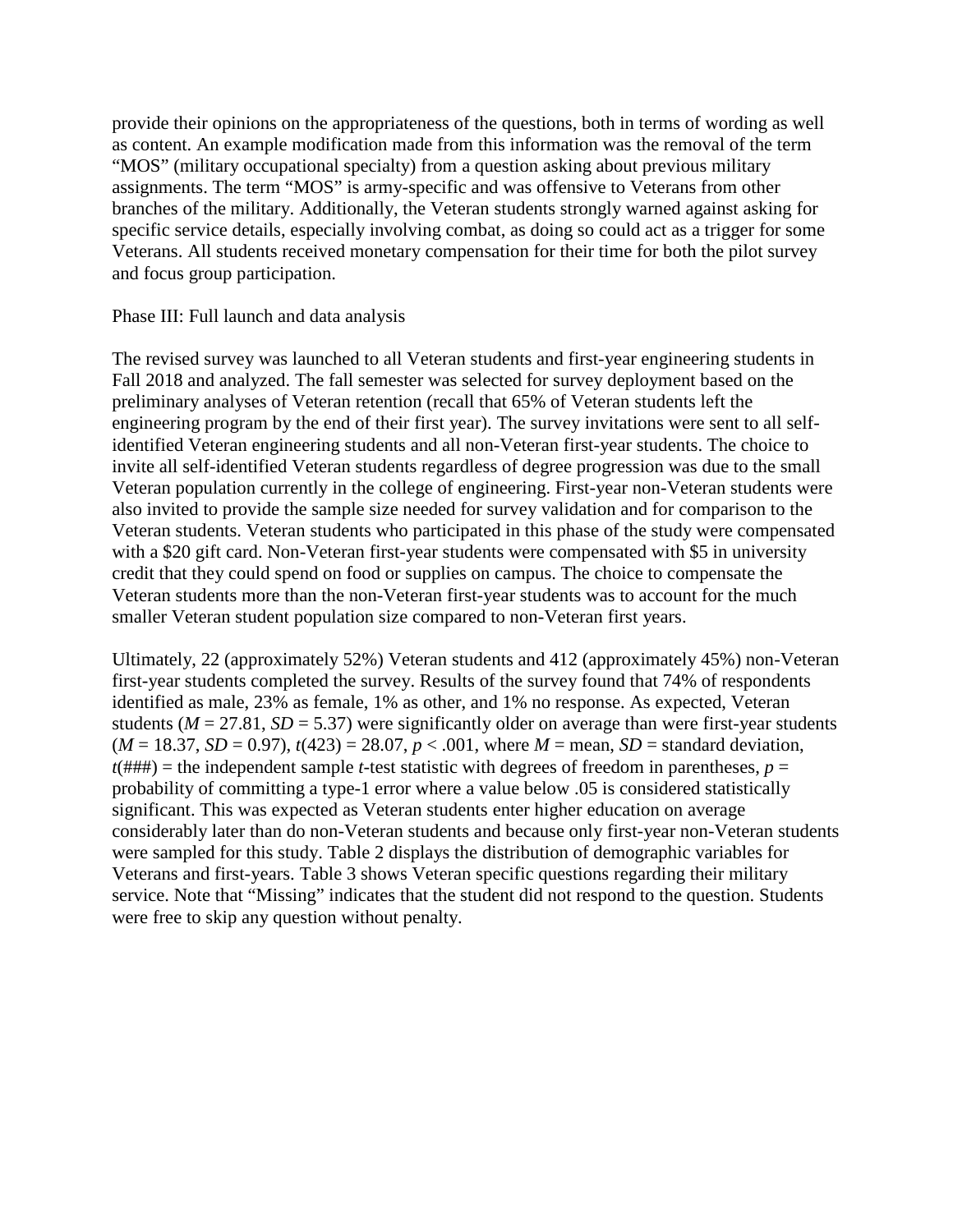| <b>Categories</b>     |                                                              | <b>Veterans</b>  | <b>First-years</b> | <b>Total</b>   |
|-----------------------|--------------------------------------------------------------|------------------|--------------------|----------------|
|                       | Female                                                       | $\overline{2}$   | 99                 | 101            |
|                       | Male                                                         | 19               | 304                | 323            |
| Gender                | Other                                                        | $\overline{0}$   | $\overline{4}$     | $\overline{4}$ |
|                       | Missing                                                      | $\mathbf{1}$     | $\overline{5}$     | 6              |
|                       | Architectural Engineering and<br><b>Construction Science</b> | 3                | 29                 | 32             |
|                       | Biological and Agricultural Engineering                      | $\overline{2}$   | 10                 | 12             |
|                       | <b>Chemical Engineering</b>                                  | $\overline{0}$   | 35                 | 35             |
|                       | Civil Engineering                                            | $\overline{0}$   | 19                 | 19             |
|                       | <b>Computer Science</b>                                      | 8                | 64                 | 72             |
| Major                 | <b>Electrical and Computer Engineering</b>                   | 3                | 51                 | 54             |
|                       | <b>Industrial and Manufacturing Systems</b><br>Engineering   | $\mathbf{1}$     | 21                 | 22             |
|                       | Mechanical and Nuclear Engineering                           | $\overline{4}$   | 109                | 113            |
|                       | Undecided at this Time                                       | $\overline{0}$   | 39                 | 39             |
|                       | Open-option                                                  | $\mathbf{1}$     | 30                 | 31             |
|                       | Missing                                                      | $\overline{0}$   | 5                  | 5              |
|                       | Asian                                                        | $\mathbf{1}$     | 37                 | 38             |
|                       | <b>Black or African American</b>                             | $\overline{0}$   | 15                 | 15             |
|                       | Hispanic or Latino                                           | 3                | 37                 | 40             |
| Race and              | <b>Indigenous Peoples</b>                                    | $\overline{0}$   | 8                  | 8              |
| Ethnicity             | Native Hawaiian or Pacific Islander                          | $\overline{0}$   | 6                  | 6              |
|                       | White                                                        | 20               | 351                | 371            |
|                       | Other                                                        | $\mathbf{1}$     | 11                 | 12             |
|                       | Prefer not to answer                                         | $\mathbf{1}$     | 10                 | 11             |
|                       | Full-time                                                    | $\mathbf{1}$     | 6                  | $\overline{7}$ |
|                       | Part-time                                                    | $\overline{7}$   | 95                 | 102            |
| Employment            | Unemployed                                                   | 14               | 306                | 320            |
|                       | Missing                                                      | $\overline{0}$   | 5                  | 5              |
|                       | Currently married or engaged                                 | 9                | 9                  | 18             |
| <b>Marital Status</b> | Not currently married or engaged                             | 12               | 398                | 410            |
|                       | <b>Missing</b>                                               | 1                | 5                  | 6              |
| Parental              | Is a parent                                                  | 3                | $\overline{2}$     | 5              |
| <b>Status</b>         | Is not a parent                                              | 18               | 405                | 423            |
|                       | Missing                                                      | $\mathbf{1}$     | 5                  | 6              |
| Family                | Yes                                                          | $\overline{5}$   | 216                | 221            |
| Members in            | N <sub>o</sub>                                               | 17               | 191                | 208            |
| Engineering           | Missing                                                      | $\boldsymbol{0}$ | 5                  | 5              |
| Work                  | Yes                                                          | 9                | 128                | 137            |
| Experience in         | N <sub>o</sub>                                               | 13               | 289                | 302            |
| Engineering           | Missing                                                      | $\boldsymbol{0}$ | 5                  | 5              |

Table 2: Distribution of demographics for Veteran and first-year students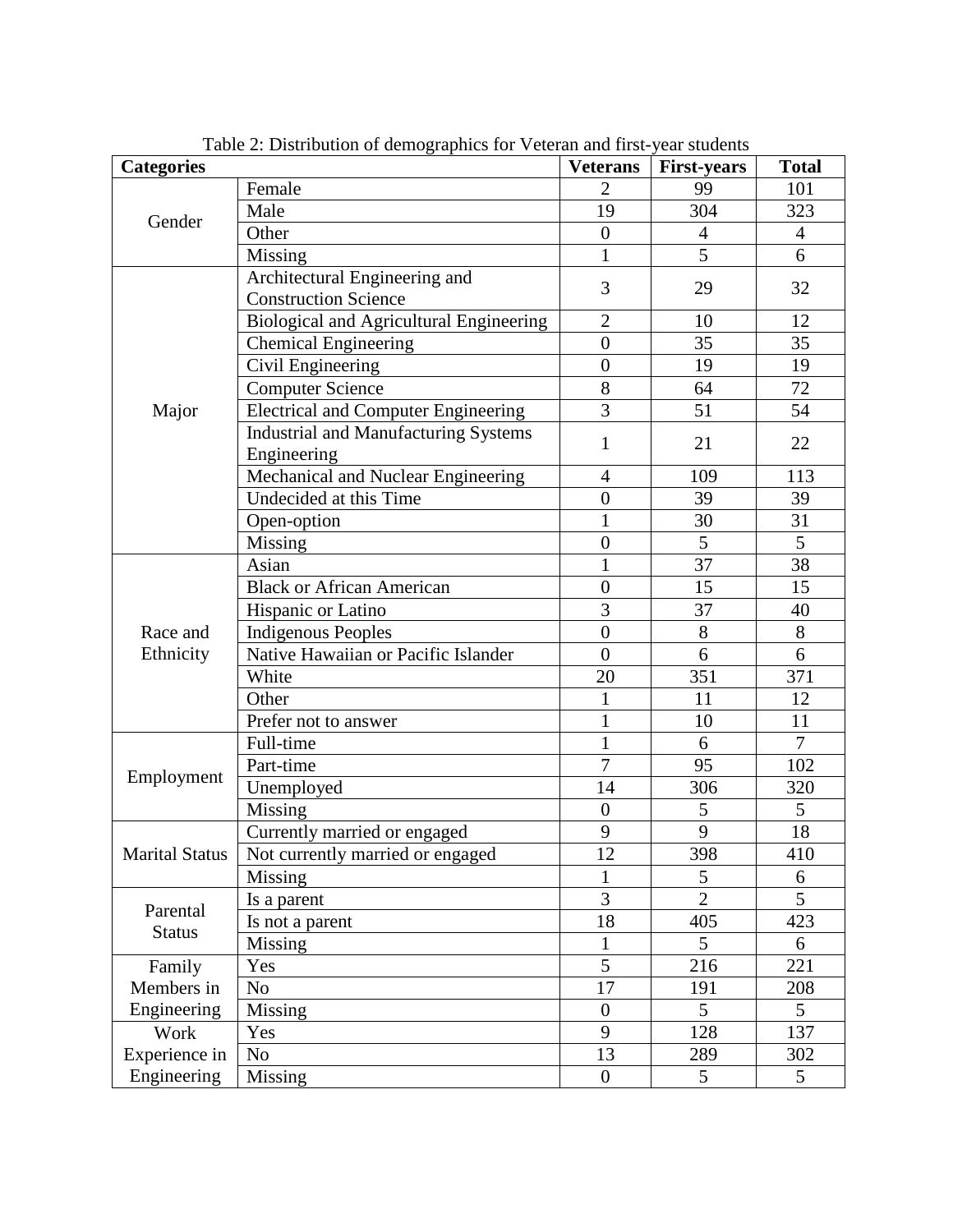| <b>Categories</b>                    |                      | <b>Veterans</b> |
|--------------------------------------|----------------------|-----------------|
|                                      | Less than five years | 13              |
| Time Served in<br><b>Active Duty</b> | Five to ten years    | 8               |
|                                      | More than ten years  |                 |
|                                      | Less than five years | 11              |
| Time Served in                       | Five to ten years    | 3               |
| Reserves                             | Did not serve in     | 8               |
|                                      | Reserves             |                 |
| <b>Deployment Status</b>             | Was deployed.        | 15              |
|                                      | Was not deployed     |                 |
|                                      | Air Force            | 4               |
|                                      | Army                 | 10              |
| <b>Military Branch</b>               | <b>Marines</b>       | 4               |
|                                      | Navy                 | $\overline{2}$  |
|                                      | Missing              | $\overline{2}$  |

Table 3: Veteran student military service attributes

These data were then analyzed to assess the psychometric properties of the survey and to compare levels of social responsibility between Veteran and first-year engineering students. To accomplish this, the average levels of social responsibility were compared between Veteran and first-year students using an independent samples *t*-test. Additionally, a series of correlation analyses were performed to investigate the effects of different predictors (e.g., demographics) on social responsibility and whether these effects varied as a function of military service. To further investigate how Veterans and first-year students perceive social responsibility beyond average social responsibility levels, a series of confirmatory factor analyses were preformed to attempt to replicate the factor structure of social responsibility found in previous research.

### Results and Discussion

The modified EPRA demonstrated good psychometric properties (e.g., internal consistency). For the items (i.e., survey questions) that all participants answered, Cronbach's  $\alpha = .87$ , above the .80 threshold typically considered to represent good internal consistency [20]. Additionally, the average social responsibility score across all participants was  $4.00$  ( $SD = 0.35$ ). This indicated high levels of social responsibility across all engineering students. The data also replicated the factor structure found in previous research [16]. This was demonstrated by testing the goodness of fit of three different confirmatory factor models: a null, single-factor model; a three-factor superordinate model; and a subordinate seven-factor model. The three-factor model corresponds to the "Realms" in Table 1 while seven-factor model corresponds to the "Dimensions" in Table 1, with the exception of the "Costs-Benefits" dimension. Both the three- and seven-factor models fit better than the single-factor model as shown in Table 4.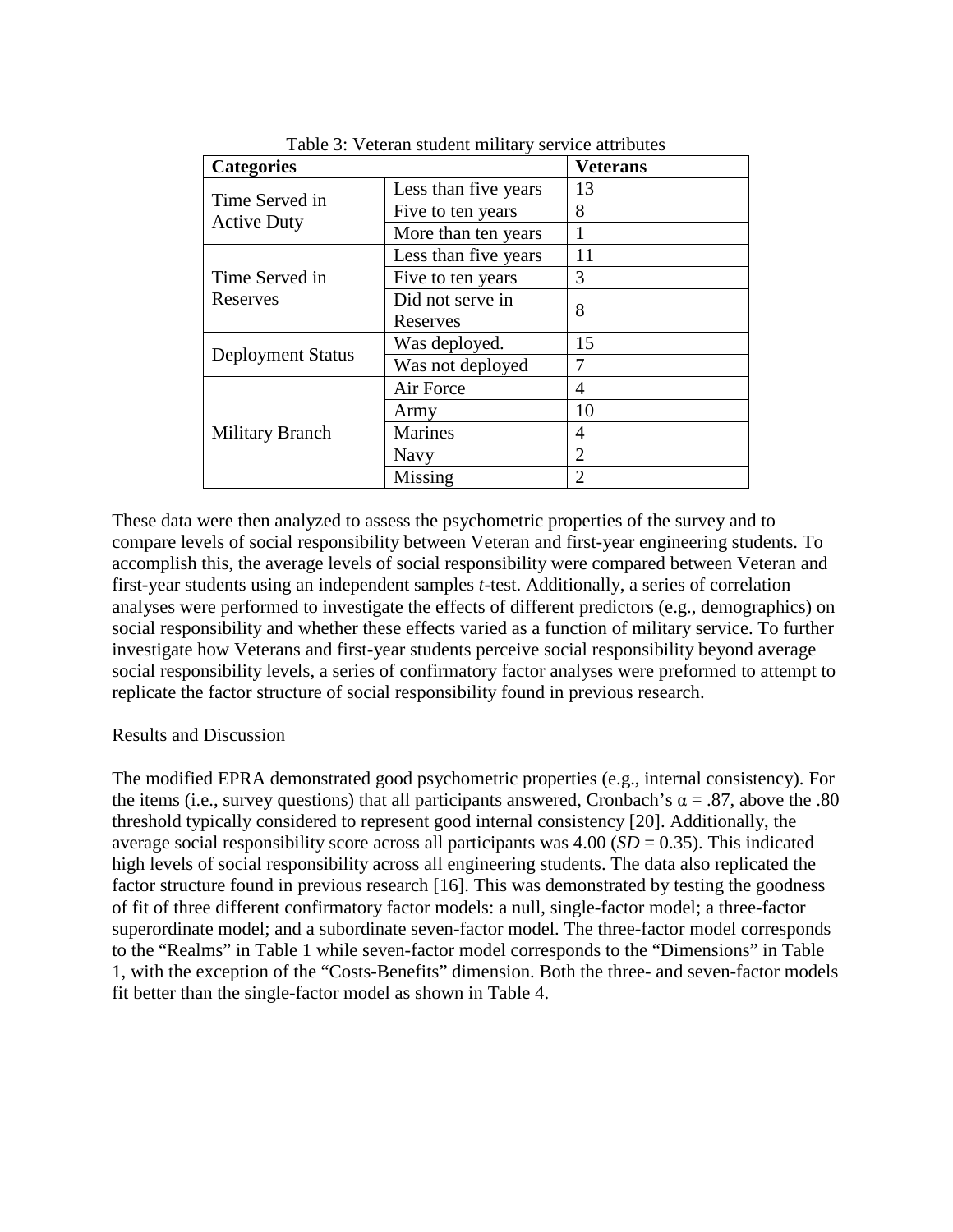| <b>Model</b>  | 'FI | Tavic +. Obodness of I it blansnes for the social responsibility I actor Trial vses.<br><b>RMSEA</b> |  |        |  |
|---------------|-----|------------------------------------------------------------------------------------------------------|--|--------|--|
| Single-Factor |     |                                                                                                      |  |        |  |
| Three-Factor  |     |                                                                                                      |  | 21,820 |  |
| Seven-Factor  |     |                                                                                                      |  |        |  |

Table 4: Goodness of Fit Statistics for the social responsibility Factor Analyses.

*Note:* CFI = Comparative Fit Index; TLI = Tucker-Lewis Index; RMSEA = Root Mean Square Error of Approximation; AIC = Akaike Information Criterion.

Unlike other common statistical tests, factor analytic techniques do not normally use traditional significance testing to compare model fit. Rather, model fit is compared by examining a number of parameters, each with various strengths and weaknesses. Higher CFI and TLI values are preferred, with values above .80 suggesting a generally good model fit. Lower RMSEA values are preferred, with values lower than .08 suggesting adequate model fit and below .06 suggesting good model fit. The AIC is scale-invariant, meaning the absolute values are not important. Rather, the model with the lowest relative AIC value is the most supported. Generally, a difference of 10 AIC units is considered strong evidence in favor of the model with the lower AIC. Comparing the three-factor and seven-factor models in Table 4, the seven-factor model's AIC is 565.19 lower than the three-factor model's, indicating that the fit of the seven-factor model is superior to that of the three-factor model. The seven-factor subordinate model, a more precisely delineated variant of the superordinate three-factor model, provided the best fit of the three models based on all of the model fit criteria discussed above. This suggests that the increased model complexity provides additional, meaningful information above and beyond the simpler three-factor model.

In terms of demographic variables, gender was the only variable shown to affect social responsibility in this sample, with females ( $M = 4.09$ ,  $SD = 0.38$ ) scoring slightly higher on social responsibility than males ( $M = 3.96$ ,  $SD = 0.41$ ),  $t(422) = 2.54$ ,  $p = .011$ . Participants who did not identify as either male or female were not included in this analysis. Other demographic variables such as Veteran status, parental education, having a family member who is an engineer, engineering major, and being previously employed as an engineer had no effect on social responsibility ( $p > .05$ ) and thus hierarchical regression models were not analyzed to probe these relationships further. The fact that social responsibility did not differ by major is somewhat inconsistent with other research, though this may be an artifact of including ten different student engineering groups (i.e., majors) in the one-way analysis of variance (see Table 2 for a list of majors included in the analysis). Due to insufficient amounts of data, it was not possible to compare the effects of these demographic variables across Veteran and non-Veteran students though this would be useful to examine in future work with a larger sample size.

Based on these data, there was no overall difference between the average social responsibility scores of Veteran ( $M = 3.83$ ,  $SD = 0.41$ ) and non-Veteran first-year ( $M = 3.99$ ,  $SD = 0.41$ ) engineering students,  $t(432) = 1.76$ ,  $p = .079$ . To examine this more closely, the social responsibility of Veteran and non-Veteran students was compared across the seven dimensions of social responsibility. The only dimension on which Veteran and non-Veteran students significantly differed was Ability (i.e., recognition that one has the ability to help others) with Veterans ( $M = 3.59$ ,  $SD = 0.68$ ) showing slightly lower scores in the Ability dimension compared to non-Veterans ( $M = 3.95$ ,  $SD = 0.62$ ),  $t(431) = 2.65$ ,  $p = .008$ . Because of the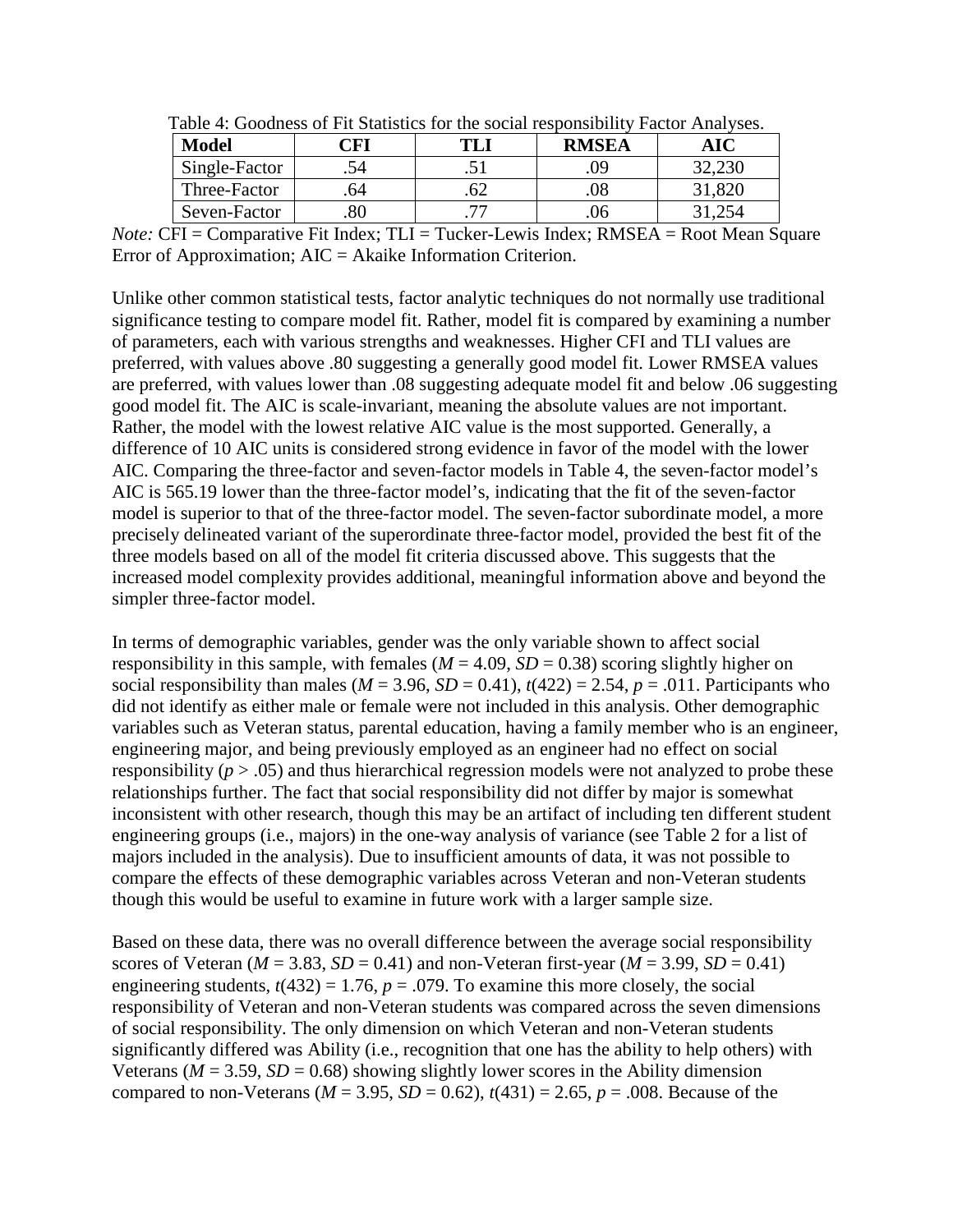relatively small number of female Veteran students  $(n = 2)$ , the same analyses were run again only with male students. The pattern of results were nearly identical, with the only significant difference in social responsibility being in the Ability dimension with male Veteran students (*M*  $= 3.58$ , *SD* = 0.73) showing slightly lower scores in Ability compared to male non-Veteran students ( $M = 3.95, 0.61$ ),  $t(321) = 2.58$ ,  $p = .010$  (all other  $ps > .05$ ). In both of these instances, social responsibility between Veteran and non-Veteran students differed only in one of the seven dimensions, this difference was small, and both groups scored high on this dimension overall.

As shown in Table 5, Veteran students exhibited considerable variability when comparing their military service and engineering and their motivation to pursue an engineering degree. For all items, some Veterans endorsed the statement positively, some negatively, and some neutrally, suggesting there is not a general consensus among these Veterans concerning these issues.

| <b>Question</b>                                                                                                                                 | <b>Mean</b> | <b>Standard</b><br>dev. | Min | <b>Max</b> |
|-------------------------------------------------------------------------------------------------------------------------------------------------|-------------|-------------------------|-----|------------|
| I cannot see the connection between my service in the<br>military and the profession of engineering.*                                           | 3.32        | 1.32                    |     |            |
| The profession of engineering provides a pathway for<br>continuing my wanting to serve, be it communities<br>locally, nationally, and globally. | 3.59        | 1.01                    |     |            |
| I am pursuing a degree in engineering because it is a<br>profession similar to what I have done in the military.                                | 2.23        | 1.19                    |     |            |
| I enrolled in the engineering program because I have the<br>opportunity to help people.                                                         | 3.09        | 0.87                    |     |            |

Table 5: Descriptive statistics of Veteran-specific questions.

*Note: \* indicates a reverse-coded item.*

# Limitations

One limitation of this study is the relatively small sample size of Veteran students. Approximately 50% of the Veteran students enrolled in the college of engineering were recruited to participate in this study, however, the unforeseeable decrease of the newly admitted Veteran engineering students reduced the size of the population from which the sample could be drawn. The second limitation related to the unequal representation of majors and genders, particularly for Veteran students as shown in Table 2. As such, the degree to which the data might be examined is limited. For example, it was believed that, relative to other majors, civil engineering students tend to demonstrate higher social responsibility; the current data did not allow such across-major examination as no Civil Engineering Veteran students participated. Nevertheless, the gender and major representation in the sample was a close reflection of the gender and major distribution of the student population in the college of engineering.

# Conclusions and Future Work

Despite the considerable improvements in engineering student retention that have been made over past decades, high rates of attrition among Veteran engineering students remain a problem. This research sought to address this problem by filling a gap in the extant literature on the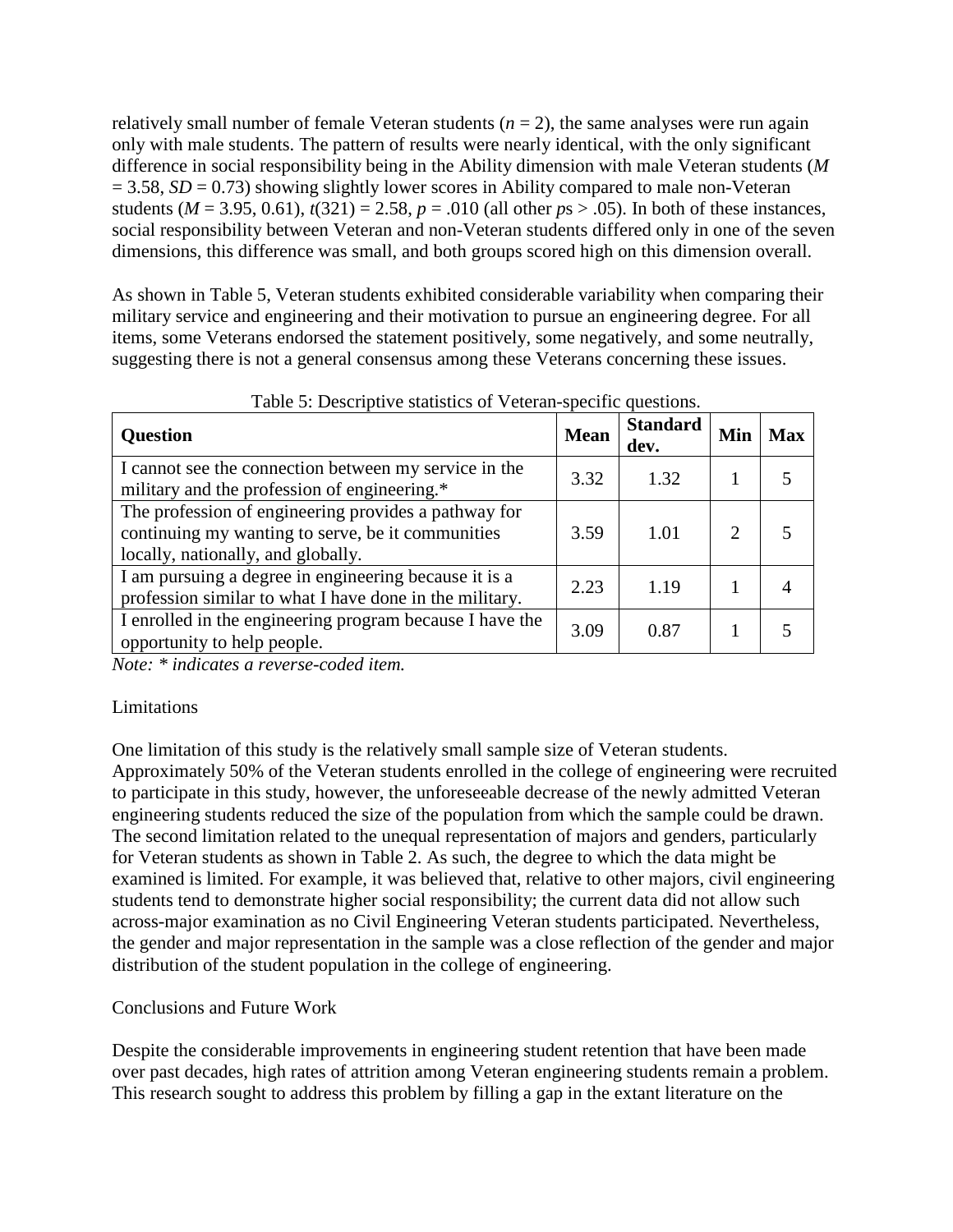subject; do Veteran students in engineering share the same strong social responsibility values that previous research has demonstrated in engineering students in general? The results of this study suggest the answer is yes, in that that social responsibility may act as a potential avenue for interventions focused on increasing Veteran student retention. The most prominent result of this research was that there was no overall difference between the average social responsibility scores of Veteran and non-Veteran first-year engineering students. This indicates that, despite qualitatively different life experiences, social responsibility is universally high among both Veteran and non-Veteran engineering students in this sample and thus Veteran students are no less sensitive to social responsibility than first-year engineering students. Therefore, this also provided evidence that previous research on the motivating effect of social responsibility on first-year engineering student retention may apply to Veteran students. Additionally, the results of this study replicated previous research that found that women consistently show stronger social responsibility beliefs than men, though both genders exhibited high social responsibility overall.

The next phase of this research will be another focus group discussion with Veterans to identify how they define social responsibility in relation to the PSRDM. Also, participants were also asked to list the names of any instructors that incorporated social responsibility into their classes. These faculty will be consulted to assess how and why they incorporate social responsibility into their curriculum. The final focus group with Veterans and faculty consultations will be used to generate additional ideas for the development of social responsibility-based interventions. It is also important that these results be replicated in future studies. The current researchers intend to collect additional data in the fall semester of 2019 to replicate these results. However, future longitudinal research that tracks students' perceptions of social responsibility over time and retention is necessary. Such longitudinal research would assess student social responsibility attitudes at multiple time points and would relate this to completion of their engineering degree, providing useful information above and beyond what can be provided by a single cross-sectional examination as was done in this study. This research could also examine the effectiveness of interventions on Veteran and non-Veteran student retention, and test the effectiveness of different interventions against one another while also testing if different interventions are more effective for different cohorts (e.g., Veteran students, students in different majors, students with different social responsibility perceptions).

Finally more research is needed to identify and test interventions that increase student retention in engineering, specifically among underrepresented populations such as Veteran students.

### Acknowledgements

Funding provided by the National Science Foundation (Award #1738145). Opinions, findings, and conclusions or recommendations expressed in this material are those of the author(s) and do not necessarily reflect the views of the NSF. The authors express their gratitude to all survey participants and members of the advisory board for their role in this research.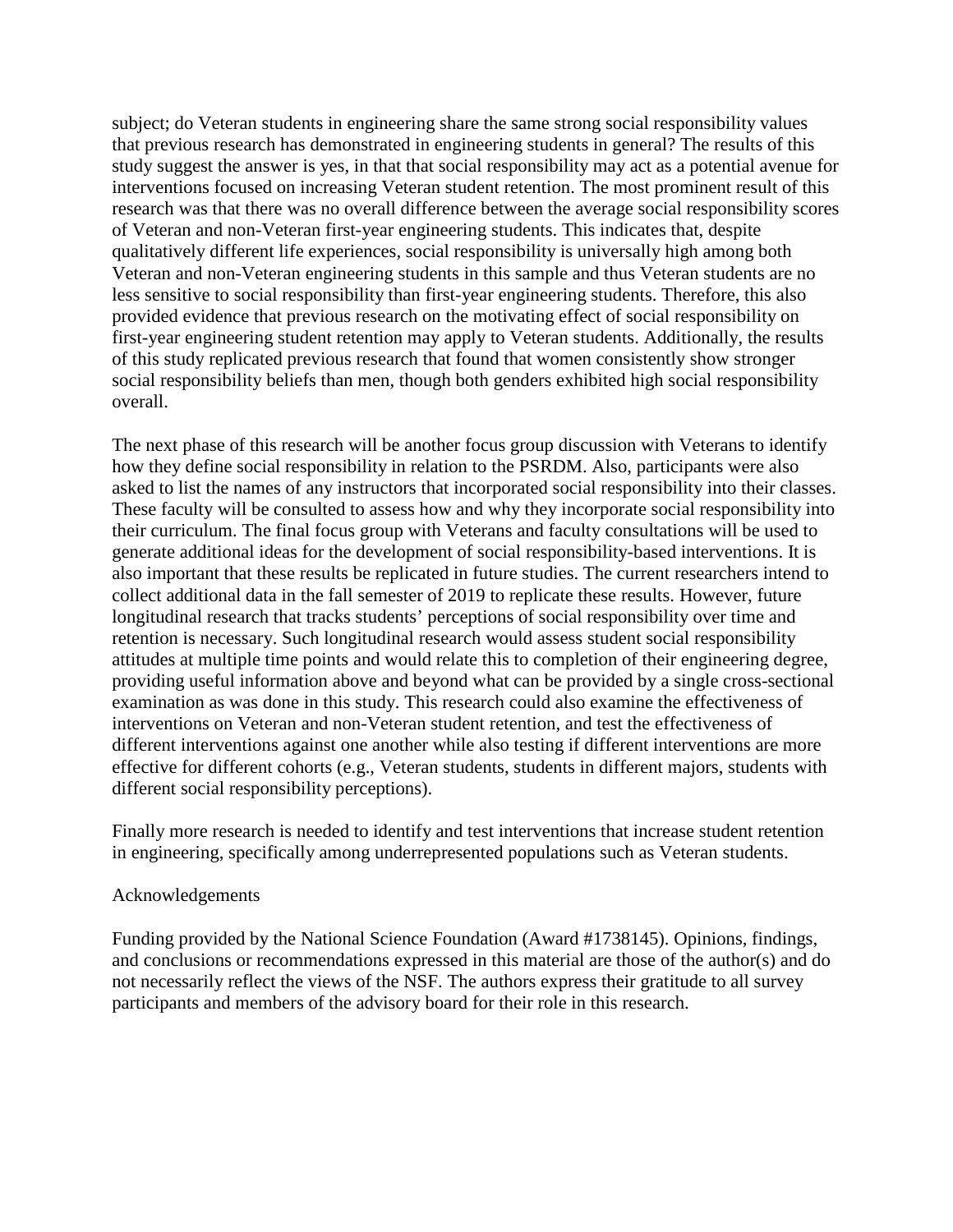#### References

- [1] National Science Foundation. "NSB Science & Engineering Indicators 2016," [Online]. Available: https://www.nsf.gov/statistics/2016/nsb20161/#/downloads/report.
- [2] D. Q. Knight, L. E. Carlson, and J. F. Sullivan. "Improving engineering student retention through hands-on, team based, first-year design projects," *13th International Conference on Research in Engineering Education, Honolulu, Hawaii*.
- [3] D. DiRamio, R. Ackerman and R. L. Mitchell, "From Combat to Campus: Voices of Student-Veterans," *NASPA Journal,* vol. 45, *(1),* pp. 73-102, 2008.
- [4] J. L. Steele, N. Salcedo, and J. Corey, "Service members in school", New York: American Council on Education, 2010.
- [5] A. Radford, "Military service members and veterans in higher education: What the new GI bill may mean for postsecondary institutions," New York: American Council on Education, 2009.
- [6] C. B. Rumann and F. A. Hamrick, "Student Veterans in Transition: Re-enrolling after War Zone Deployments," *The Journal of Higher Education,* vol. 81, *(4),* pp. 431-458, 2010.
- [7] E. Kuley, T. Fonstad, and S. Maw, "Engineering Student Retention and Attrition Literature Review," in *Proceedings of the Canadian Engineering Education Association*, 2015.
- [8] S. E. Tucker-Kulesza, G. L. Liang, E. J. Fitzsimmons, and J. Zacharakis, "Work in Progress: Investigating the Role of Social Responsibility on Veteran Student Retention," *ASEE Annual Conference & Exposition*, Salt Lake City, Utah, 2018.
- [9] J. McNeil, M. W. Ohland, and R. A. Long, "Engineering Pathways of Nontraditional Students—an Update on NSF Award 1361058," *122nd ASEE Annual Conference & Exposition*, Seattle, Washington, 2015.
- [10] J. R. Herkert, "Ways of thinking about and teaching ethical problem solving: Microethics and macroethics in engineering," *Sci. Eng. Ethics,* vol. 11, *(3),* pp. 373-385, 2005.
- [11] ABET, "Criteria for accrediting engineering programs, 2016-2017", *Accreditation Board for Engineering and Technology*, ABET. 2017 [Online]. Available: [https://www.abet.org/accreditation/accreditation-criteria/criteria-for-accrediting](https://www.abet.org/accreditation/accreditation-criteria/criteria-for-accrediting-engineering-programs-2016-2017/)[engineering-programs-2016-2017/](https://www.abet.org/accreditation/accreditation-criteria/criteria-for-accrediting-engineering-programs-2016-2017/)
- [12] K. Meyers and B. Mertz, "A large scale analysis of first-year engineering student essays on engineering interests," in *ASEE Annual Conference and Exposition*, Washington, D.C., 2011.